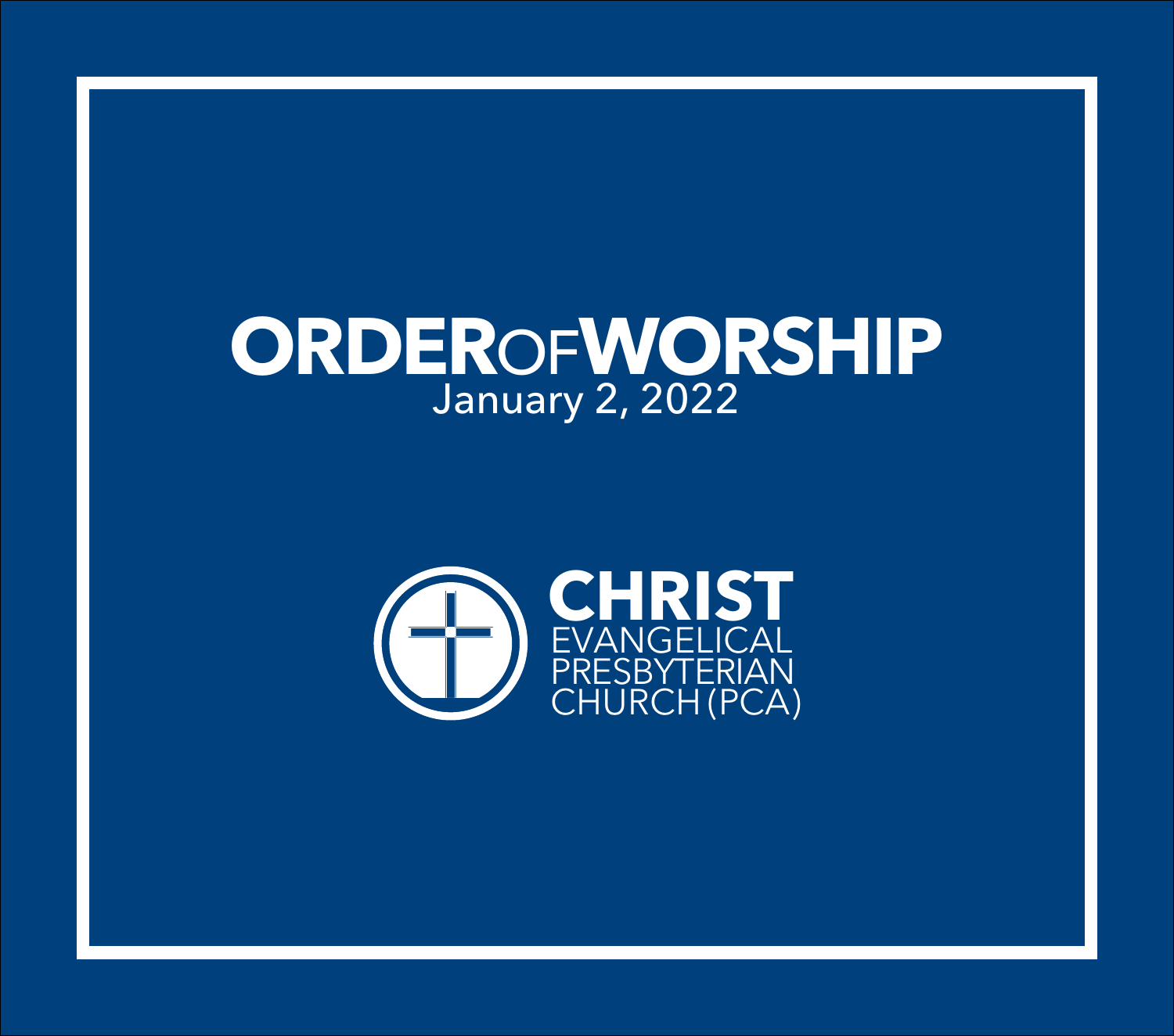# **ORDER OF WORSHIP Signal Contract Service Contract Service Contract Service Contract Service Contract Service Contract Service Contract Service Contract Service Contract Service Contract Service Contract Service Contract**

# **Prelude**

# **Welcome**

To all who are weary and need rest; To all who mourn and long for comfort; To all who feel worthless and wonder if God cares; To all who fail and desire strength; To all who sin and need a Savior; To all who hunger and thirst for righteousness; And to whoever will come–

This Church opens wide her doors and offers her welcome in the name of the Lord Jesus Christ.

**Call to Worship** Selected verses from Psalm 8

Minister: O Lord, our Lord,

how majestic is your name in all the earth! You have set your glory in the heavens. When I consider your heavens, the work of your fingers, the moon and the stars, which you have set in place, what is mankind that you are mindful of them, human beings that you care for them?

O LORD, our Lord, how majestic is your name in all the earth!

Let us worship the Lord's majestic name together!

# **Hymn of Praise**

# **Come, Thou Fount Of Every Blessing**

Come thou fount of every blessing Tune my heart to sing thy grace Streams of mercy never ceasing Call for songs of loudest praise Teach me some melodious sonnet Sung by flaming tongues above Praise the mount I'm fixed upon it Mount of God's unchanging love

Here I raise my Ebenezer Hither by thy help I'm come And I hope by thy good pleasure Safely to arrive at home Jesus sought me when a stranger Wand'ring from the fold of God He to rescue me from danger Interposed his precious blood

O to grace how great a debtor Daily I'm constrained to be Let that grace now like a fetter

.

*continued*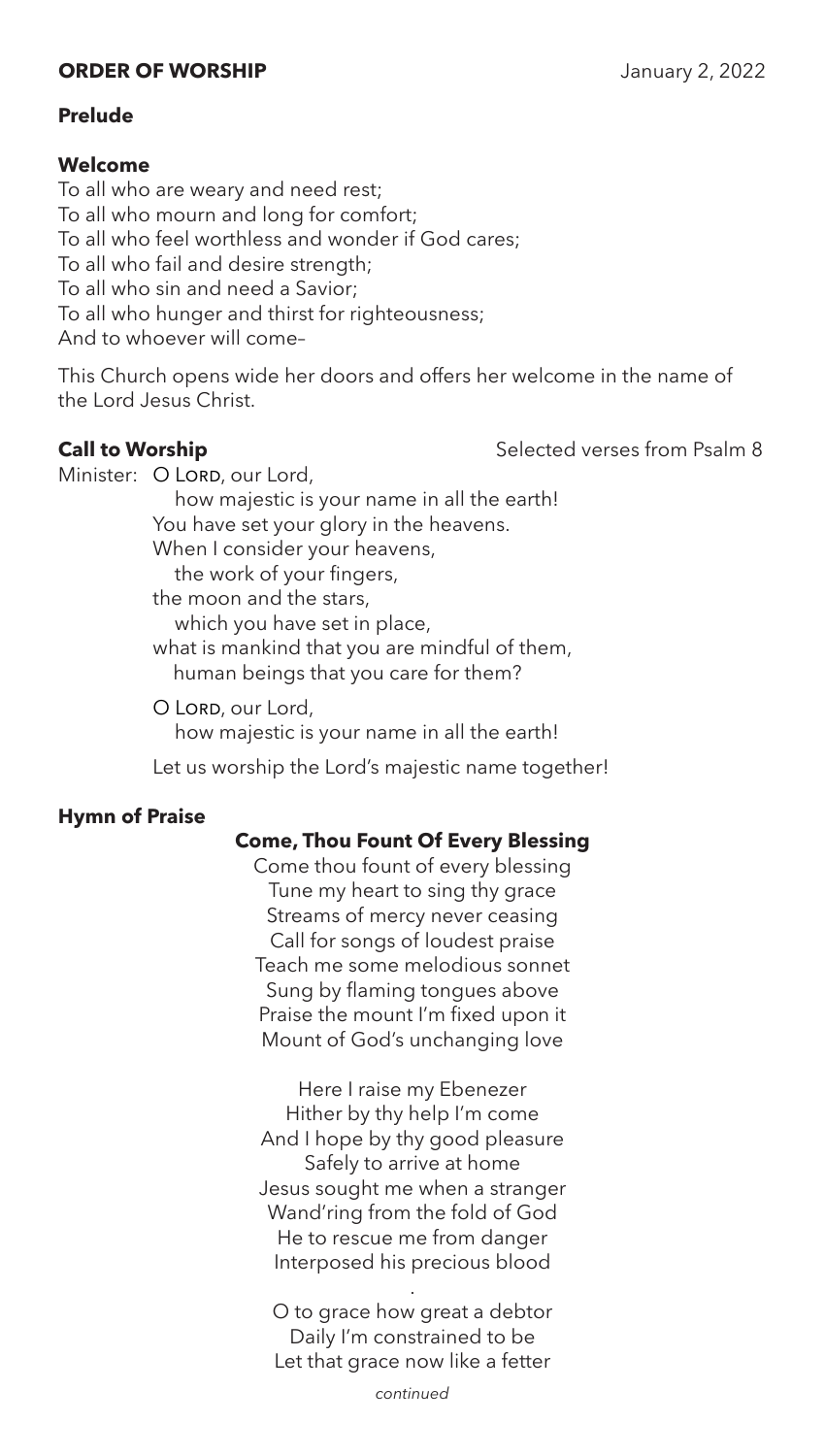Bind my wand'ring heart to thee Prone to wander Lord I feel it Prone to leave the God I love Here's my heart O take and seal it Seal it for thy courts above

# **Invocation**

### **The Lord's Prayer**

Our Father, who art in heaven, hallowed be thy name. Thy kingdom come, thy will be done, on earth as it is in heaven. Give us this day our daily bread, and forgive us our debts, as we forgive our debtors. And lead us not into temptation, but deliver us from evil. For thine is the kingdom, and the power, and the glory forever. Amen.

#### **Gloria Patri**

Glory be to the Father And to the Son and to the Holy Ghost As it was in the beginning Is now and ever shall be World without end Amen Amen

#### **Affirmation of Faith The Nicene Creed**

Minister: Christians, what do we believe?

**All: We believe in one God, the Father Almighty, Maker of heaven and earth, of all things visible and invisible.**

> **And in one Lord Jesus Christ, the only begotten Son of God, begotten of his Father before all worlds, God of God, Light of Light, very God of very God, begotten, not made, being of one substance with the Father; by whom all things were made; who for us and for our salvation came down from heaven, and was incarnate by the Holy Spirit of the virgin Mary, and was made man; and was crucified also for us under Pontius Pilate; he suffered and was buried; and the third day he rose again according to the Scriptures, and ascended into heaven, and is seated at the right hand of the Father; and he shall come again, with glory, to judge both the living and the dead; whose kingdom shall have no end.**

> **And we believe in the Holy Spirit, the Lord and Giver of life, who proceeds from the Father and the Son; who with the Father and the Son together is worshipped and glorified; who spoke by the prophets; and we believe in one holy catholic\* and apostolic church; we acknowledge one baptism for the remission of sins; and we look for the resurrection of the dead, and the life of the world to come. Amen.**

*\*The term catholic refers to the church universal, knowing no racial, economic, geographical, or language barriers.*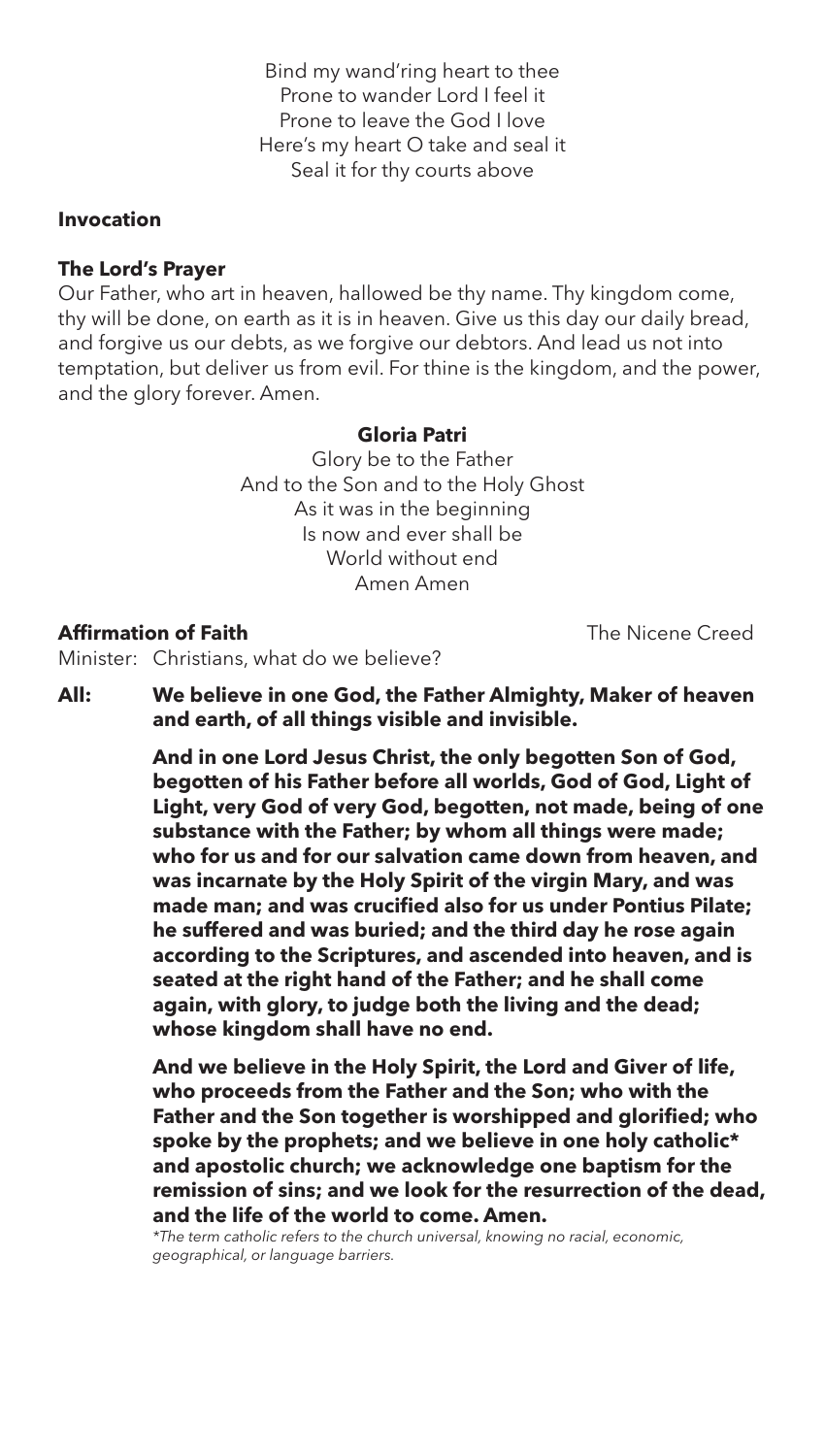# **Jesus, I My Cross Have Taken**

Jesus I my cross have taken All to leave and follow thee Naked poor despised forsaken Thou from hence my all shalt be Perish ev'ry fond ambition All I've sought or hoped or known Yet how rich is my condition God and heav'n are still my own

Let the world despise and leave me They have left my Savior too Human hearts and looks deceive me Thou art not like them untrue Oh while thou dost smile upon me God of wisdom love and might Foes may hate and friends disown me Show thy face and all is bright

Man may trouble and distress me Twill but drive me to thy breast Life with trials hard may press me Heav'n will bring me sweeter rest Oh 'tis not in grief to harm me While thy love is left to me Oh 'twere not in joy to charm me Were that joy unmixed with thee

Soul then know thy full salvation Rise o'er sin and fear and care Joy to find in ev'ry station Something still to do or bear Think what Spirit dwells within thee Think what Father's smiles are thine Think that Jesus died to win thee Child of Heaven can'st thou repine

**Call to Confession** Adapted from the Heidelberg Catechism Q/A # 3, 4, 5 Minister: How do you come to know your misery?

- **People: The Law of God tells me.**
- Minister: What does God's Law require of us?
- **People: Christ teaches us this in summary in Matthew 22: Love the Lord your God with all your heart and with all your soul and with all your mind and with all your strength. This is the first and greatest commandment. And the second is like it: Love your neighbor as yourself. All the Law and the Prophets hang on these two commandments.**

Minister: Can you live up to all this perfectly?

**People: No. I have a natural tendency to hate God and my neighbor.**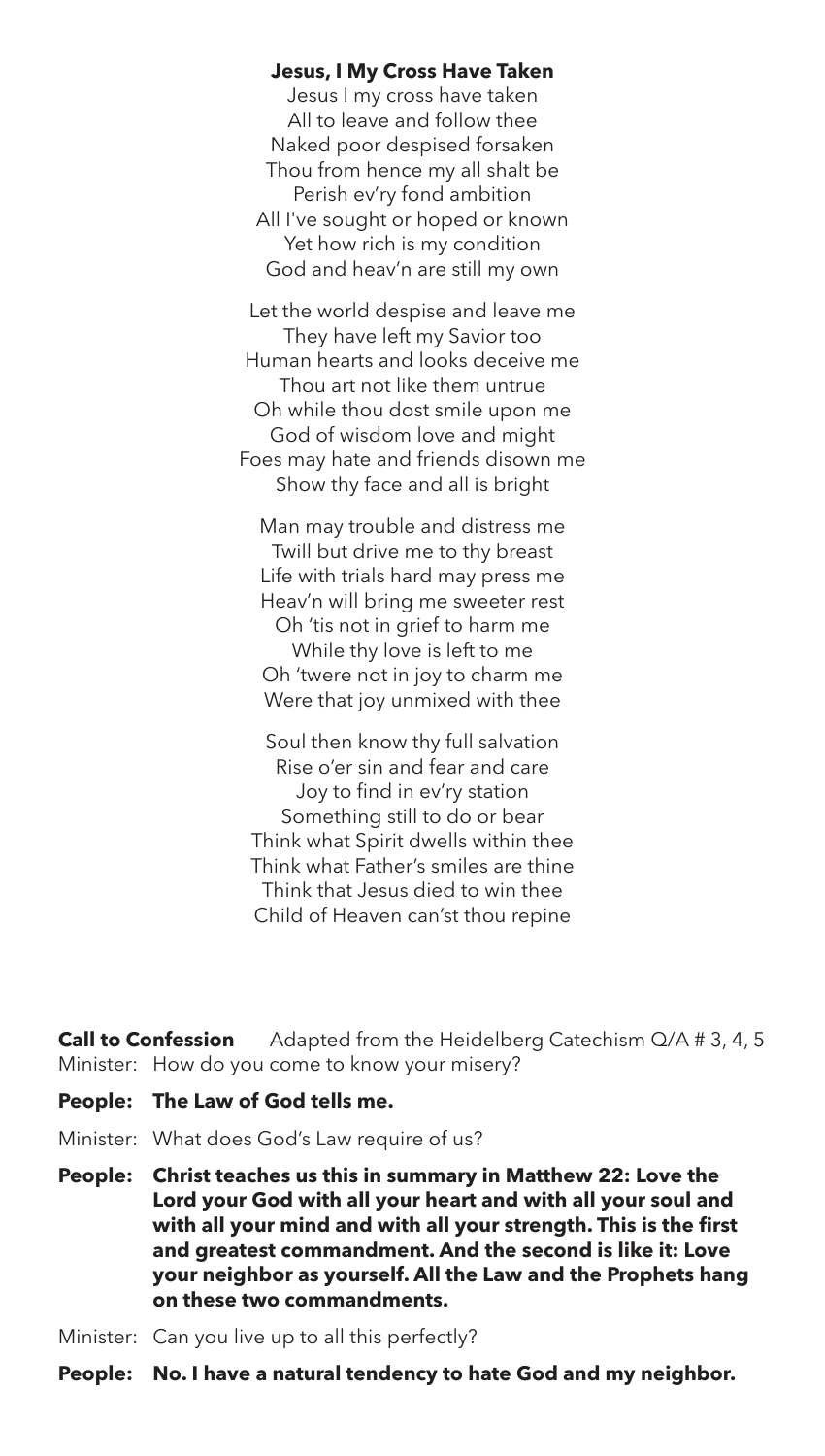# **Public Confession**

Minister: Let us confess our sins together.

**All: Our God in heaven, if you should mark iniquities, who could stand? We know that if we say we have no sin, we deceive ourselves, and the truth is not in us. None of us does good, no, not one. We have stiffened our necks against your will, hardened our hearts to your Word, refused to hear your voice, pulled away from your loving embrace, despised correction, and forgotten you in our thoughts. Yes, we have sinned against you. Father, we repent, we come to Christ, who has promised that in Him we shall find rest for our souls. We take his yoke upon us. We desire to learn from Jesus. Grant that we may bring forth the fruits of repentance from sincere hearts, which are precious in your sight. In Jesus' name we pray. Amen**

# **Silent Confession**

**Assurance of Pardon and Comfort** Romans 10:10-11, 13 Minister: For with the heart one believes and is justified, and with the mouth one confesses and is saved. For the Scripture says, "Everyone who believes in him will not be put to shame." For everyone who calls on the name of the Lord will be saved.

> Hear and receive the good news of the gospel: in Jesus Christ, we are forgiven.

#### **People: Thanks be to God!**

#### **Jesus Paid It All**

I hear the Savior say Thy strength indeed is small Child of weakness watch and pray Find in me thine all in all

> *Chorus Jesus paid it all All to him I owe Sin had left a crimson stain He washed it white as snow*

Lord now indeed I find Thy pow'r and thine alone Can change the leper's spots And melt the heart of stone

*Chorus*

For nothing good have I Where by your grace to claim I'll wash my garments white In the blood of Calv'ry's Lamb

> *Chorus continued*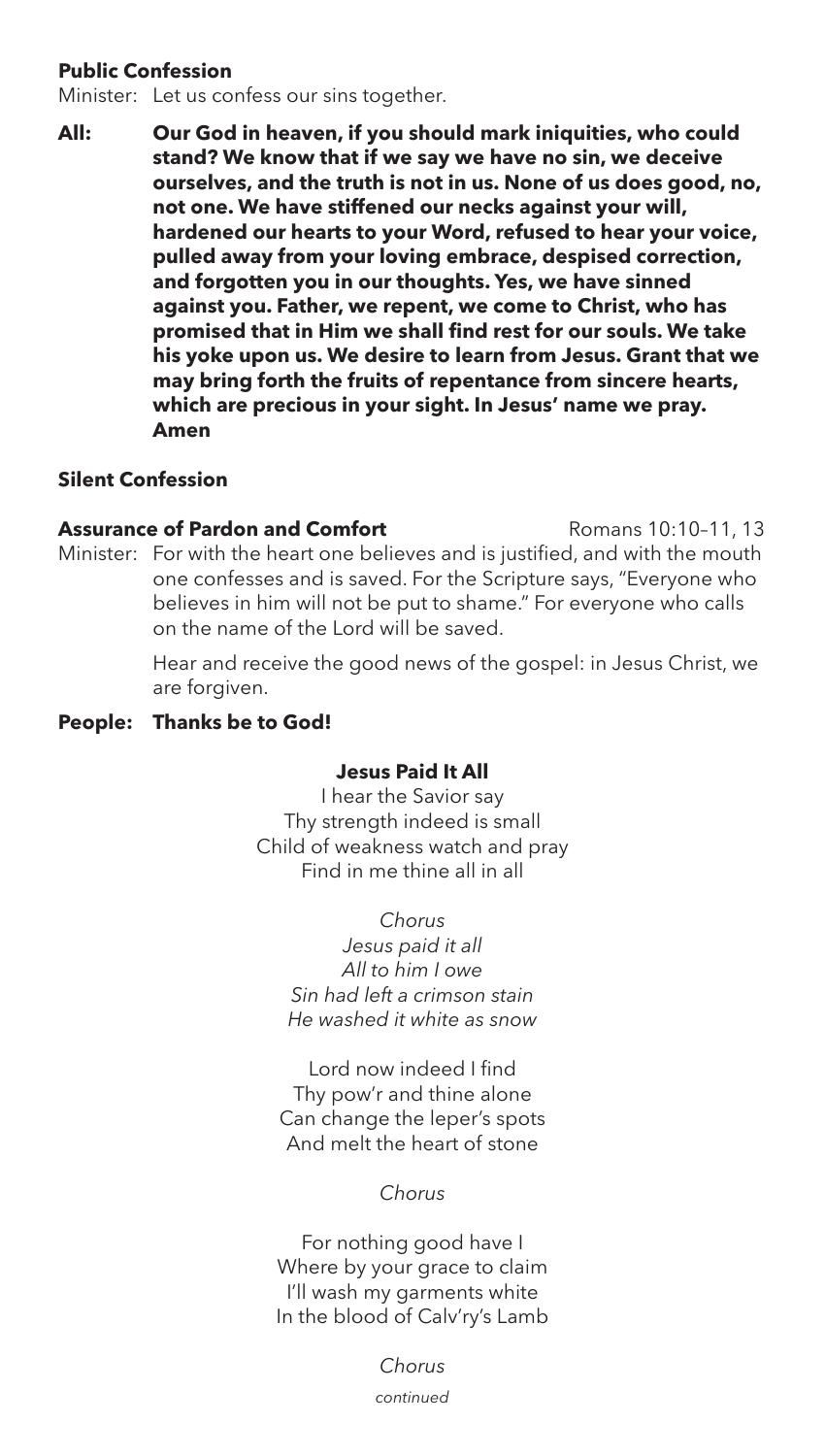And when before the throne I stand in him complete Jesus died my soul to save My lips shall still repeat

Jesus paid it all all to him I owe Sin had left a crimson stain He washed it white as snow Sin had left a crimson stain He washed it white as snow He washed it white as snow He washed it white as snow

Oh praise the One who paid my debt And raised this life up from the dead

Oh praise the One who paid my debt And raised this life up from the dead

Oh praise the One who paid my debt And raised this life up from the dead

Oh praise the One who paid my debt And raised this life up from the dead

Jesus paid it all all to him I owe Sin had left a crimson stain He washed it white as snow Sin had left a crimson stain He washed it white as snow He washed it white as snow He washed it white as snow

# **Tithes And Offerings**

#### **The Doxology**

Praise God from whom all blessings flow Praise him all creatures here below Praise him above ye heavenly host Praise Father Son and Holy Ghost Amen

#### **Prayer Of Dedication**

#### **Sermon**

#### **"Word and Deed"**

*Isaiah 40:6–8* Rev. Juan Carlos Martinez

#### **The Service of Communion**

Minister: The Lord be with you.

#### **People: And also with you.**

Minister: Lift up your hearts.

#### **People: We lift them up to the Lord.**

Minister: Let us give thanks to the Lord our God.

*continued*